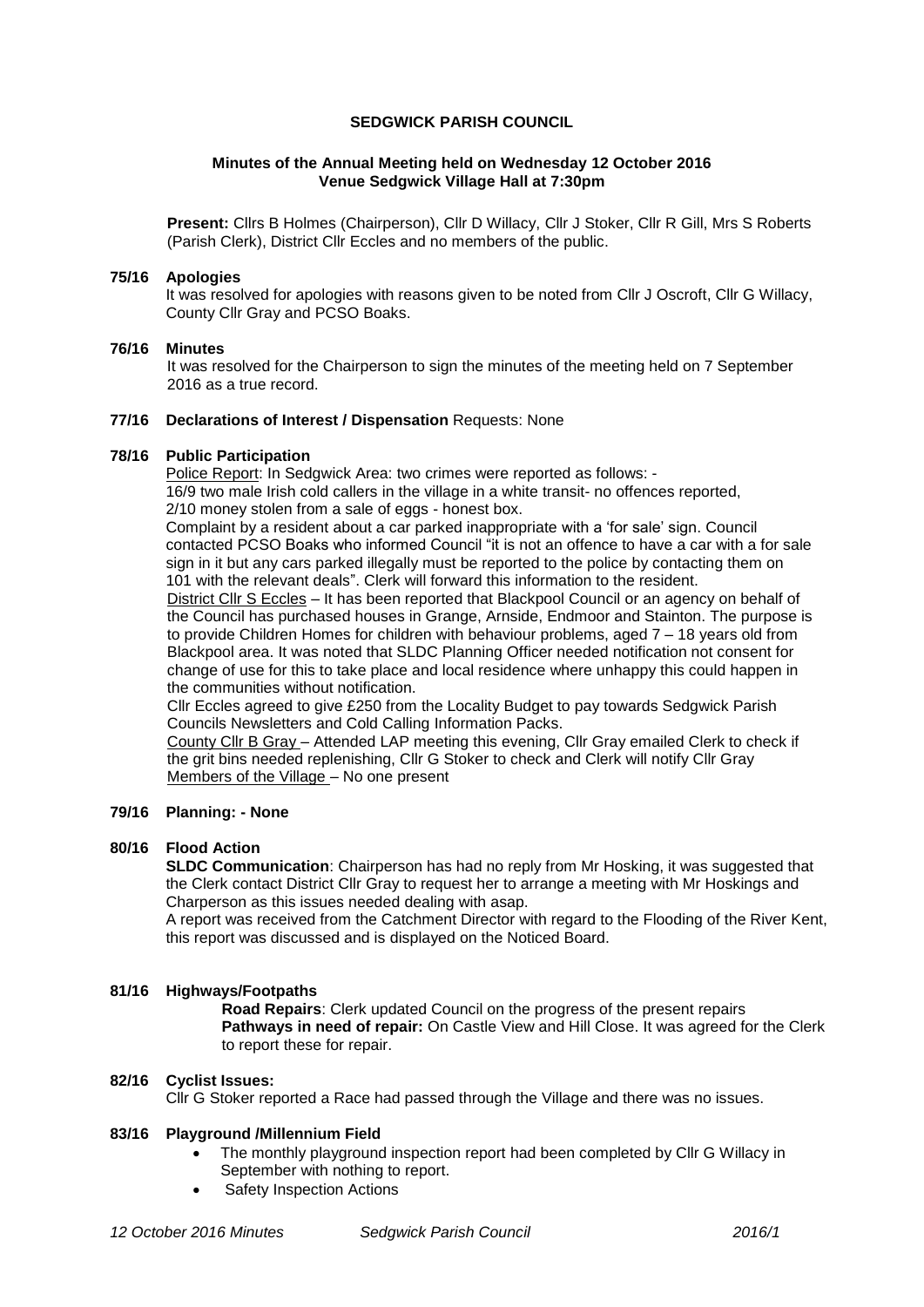1) Chairperson had contact the Company who installed the gym equipment to gain advice about this situation with the Adult Equipment in the same area as the playground equipment. It was agreed to erect a sign on the gate identifying the two types of equipment.

2) Replaced the cracked swing.

3) Low risk wear on the slide, again monitor this monthly and cleaned. Also more bark had been added in the slide area

4) Floor covering under the swing, agreed to be repaired and Clerk to report at the next meeting this had been completed.

5)Picnic tables would be cleaned and stained

6) Bin had been emptied

7) Compost bin - full and would be emptied shortly

8)Netball stand erected and the ball would be stored in the Village Hall for the children to use.

 Council wish to note a thank you to Cllr D Willacy & Cllr J Stoker for their work in installing the new equipment and repairing of the equipment on the Millennium Field

# **84/16 Canal**

- **1)** Cllr D Willacy reported that Mr Park commenced work on the canal bed in August and part one of the felling planned for Phase 1 of the Canal Management Plan is now complete, At present the wood was being removed before the next phase could progress.
- **2)** LCRP Project Manager (Helen Moriarty) invited Council & Sedgwick Residents for the Towpath Trail Roadshow at Sedgwick Village Hall Thursday 6th October. The event aim was to link Lancaster and Kendal with an upgrade towpath for dual use by walkers and cyclist, hubs for services would be added along the route with links off to attraction like Levens Hall, At the meeting residents where sympathetic to the aims but concerned about problems particularly congestion and dual use. Further information will be available on the website. Tow Path Trial Roadshow.
- **3)** Residents have asked if the hand rail could be extended al the way down the canal path, it was agreed by Council and would be completed shortly.

### **85/16 Sedgwick Village Hall**

- Today the Brownies & Rainbows held 'The Great British Bake Off' Cllr D Willacy was invited to judge at this event and explained how successful and what a wonderful event it was. Photos were taken and it is expected to be in the local newspaper next week.
- Work had been completed on painting the outside windows of the Village Hall.
- BT postponed installing broadband in the Village Hall until 27 October, at present Clerk reported BT has issues and it may not go to plan but will update Council at the next meeting.

### **86/16 Transparency Funding**

Clerk awaiting installation of broadband in the Village Hall before apply for further funding and will update at the next meet

### **87/16 Finance**

- a) Annual Accounts: Councillors where updated on the six months' accounts todate.
- b) Budget; Clerk presented a report for the Councillors to consider next year's budget, which would be finalised at next month's meeting.
- c) Banking Reconciliation: Clerk presented a report detailing the six-month reconciliation.
- d) It was noted the bank statement as of  $30<sup>th</sup>$  September was £20,352.49
- e) Receipt: None
- f) Payments: Cllr D C Willacy: materials work carried out on the Millennium Field £44.00
- g) Payments submitted last month and approved have cleared the bank statement and signed off by Chairperson.

### **88/16 Correspondence:**

### **LAP Meeting 12 October at Arnside EI**

This was noted, District Cllr Eccles would attend and report at the next meeting